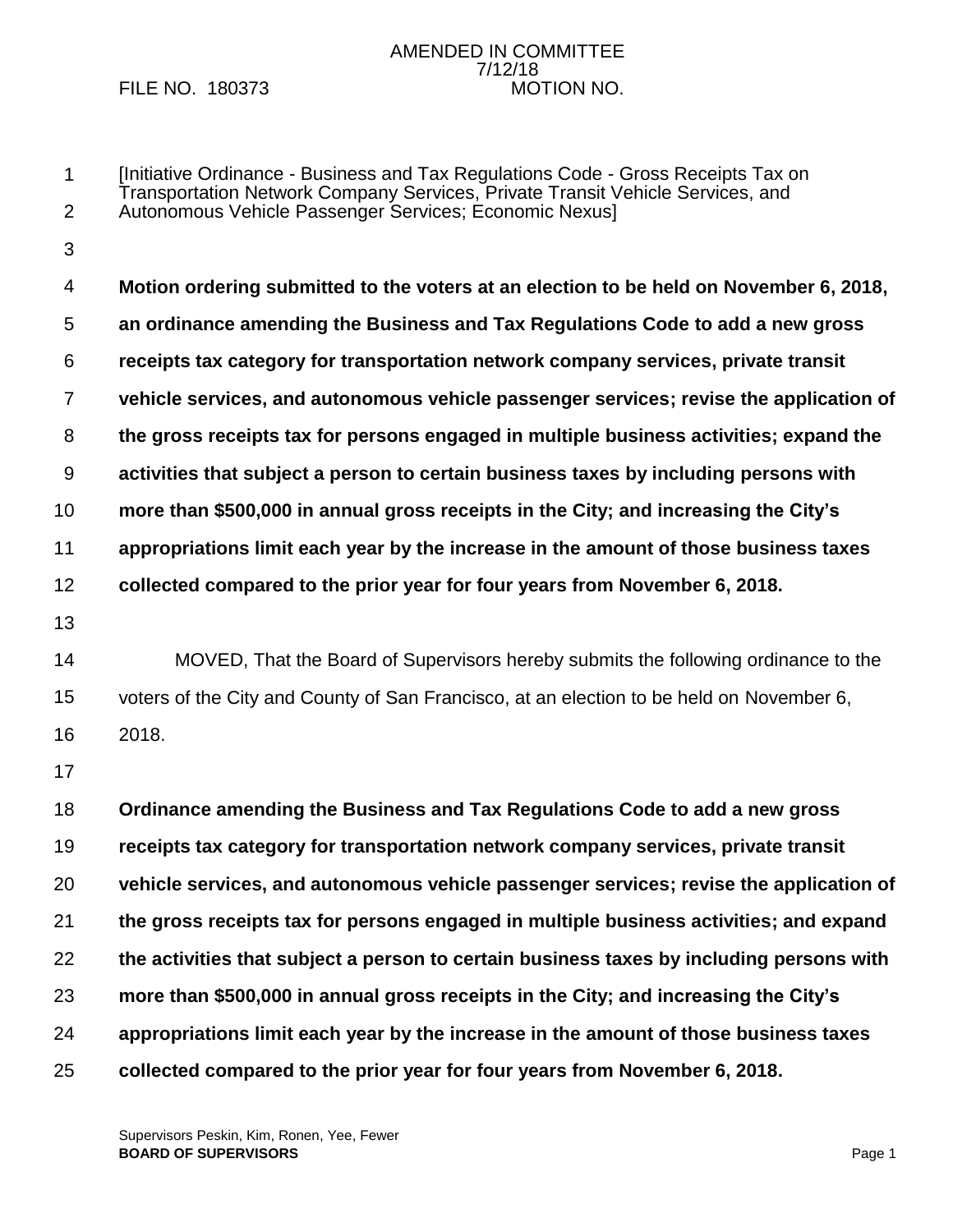| 1              | NOTE: | Unchanged Code text and uncodified text are in plain font.<br>Additions to Codes are in single-underline italics Times New Roman font.                             |
|----------------|-------|--------------------------------------------------------------------------------------------------------------------------------------------------------------------|
| $\overline{2}$ |       | Deletions to Codes are in <b>strikethrough italics Times New Roman font</b> .<br><b>Asterisks (* * * *)</b> indicate the omission of unchanged Code subsections or |
| 3              |       | parts of tables.                                                                                                                                                   |
| 4              |       | Be it ordained by the People of the City and County of San Francisco:                                                                                              |
| 5              |       |                                                                                                                                                                    |
| 6              |       | Section 1. Pursuant to Article XIII C of the Constitution of the State of California, this                                                                         |
| $\overline{7}$ |       | ordinance shall be submitted to the qualified electors of the City and County of San Francisco                                                                     |
| 8              |       | at the November 6, 2018, consolidated general election.                                                                                                            |
| 9              |       |                                                                                                                                                                    |
| 10             |       | Section 2. Purpose and Findings. The People of the City and County of San Francisco                                                                                |
| 11             |       | declare their purpose and findings in enacting this ordinance as follows:                                                                                          |
| 12             |       | (a) Promoting and maintaining the City's economic competitiveness requires a high                                                                                  |
| 13             |       | level of investment in the City's infrastructure and operations.                                                                                                   |
| 14             |       | (b) The gross receipts tax provides a significant source of the City's revenue for                                                                                 |
| 15             |       | general purposes of the City.                                                                                                                                      |
| 16             |       | (c) As a charter city and to raise revenue for general purposes of the City, the City                                                                              |
| 17             |       | desires to exercise its sovereign right of taxation under the California Constitution to the                                                                       |
| 18             |       | maximum extent permissible.                                                                                                                                        |
| 19             |       | (d) Transportation service industries utilizing emerging and new technologies need to                                                                              |
| 20             |       | pay their fair share of taxes to the City.                                                                                                                         |
| 21             |       | (e) The addition of a new gross receipts tax category for transportation network                                                                                   |
| 22             |       | company services, private transit vehicle services, and autonomous vehicle passenger                                                                               |
| 23             |       | services reflects emerging and new technologies that are supplementing or replacing previous                                                                       |
| 24             |       | business models and recognizes the need to generate revenue to maintain a high quality of                                                                          |
| 25             |       | life and continued economic growth in the City.                                                                                                                    |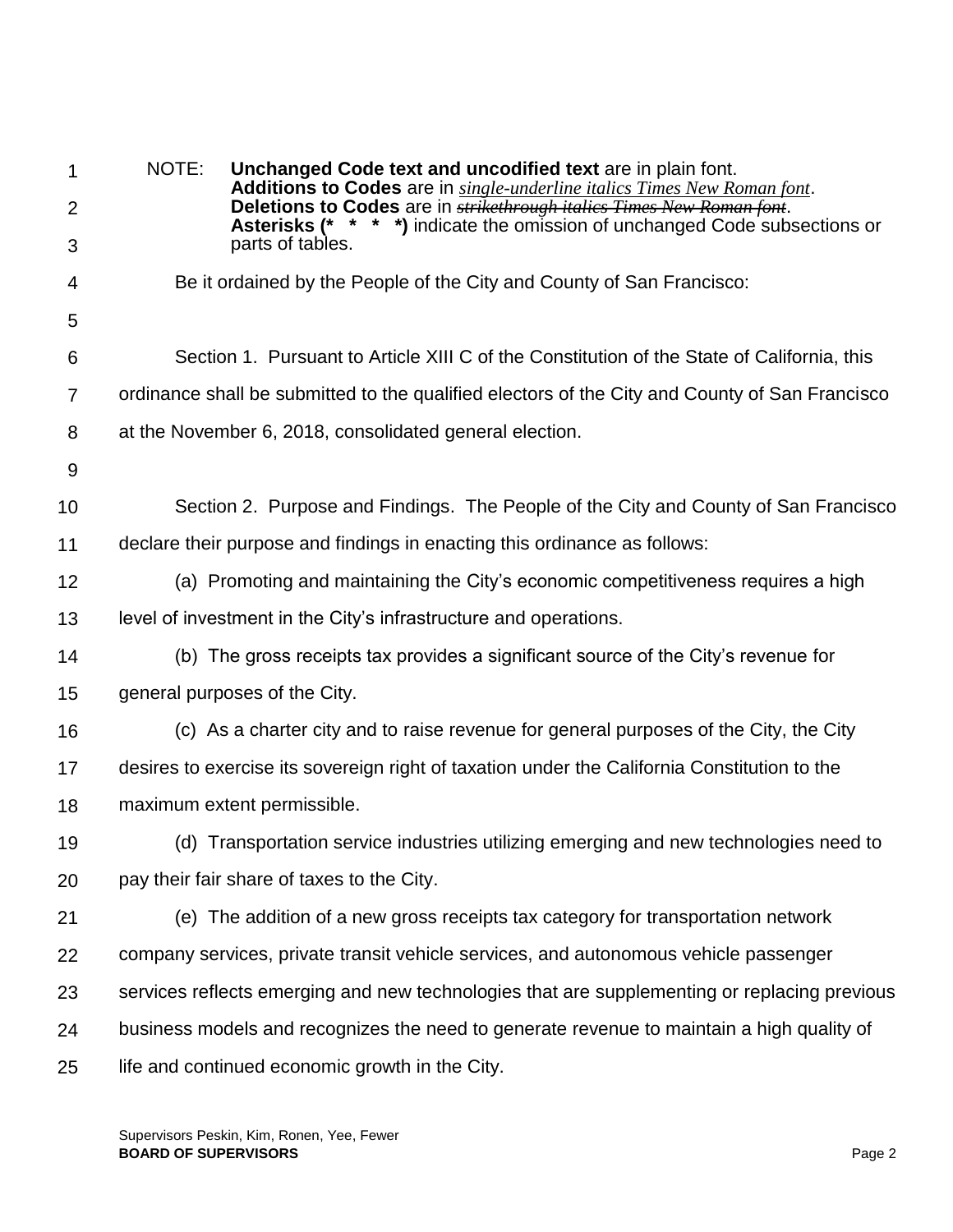| 1              | (f) On June 21, 2018, the United States Supreme Court in South Dakota v. Wayfair,                        |
|----------------|----------------------------------------------------------------------------------------------------------|
| $\overline{2}$ | Inc. overturned long-standing precedent and held that a person no longer needs to have                   |
| 3              | physical presence in a taxing jurisdiction to be subject to that jurisdiction's tax. Substantial         |
| 4              | sales in a jurisdiction is sufficient to subject the seller to tax, even if the seller is not physically |
| 5              | present in that jurisdiction. In Wayfair, the Court recognized that modern commerce does not             |
| 6              | align with the outdated physical presence rule. The Court also noted that the physical                   |
| 7              | presence rule has prevented jurisdictions from collecting their share of lawful taxes. The               |
| 8              | expansion of activities that subject a person to certain business taxes by including persons             |
| $9$            | with more than \$500,000 in annual gross receipts in the City reflects, and is intended to               |
| 10             | generate revenue from, the modern economy.                                                               |
| 11             |                                                                                                          |
| 12             | Section 3. The Business and Tax Regulations Code is hereby amended by revising                           |
| 13             | Section 6.2-12 of Article 6, to read as follows:                                                         |
| 14             |                                                                                                          |
| 15             | SEC. 6.2-12. NEXUS: "ENGAGING IN BUSINESS WITHIN THE CITY."                                              |
| 16             | The taxes imposed by Article 12-A (Payroll Expense Tax Ordinance), and Article 12-A-1                    |
| 17             | (Gross Receipts Tax Ordinance), and Article 21 (Early Care and Education Commercial Rents Tax            |
| 18             | $Ordinance$ ), and the registration fee imposed by Article 12 (Business Registration Ordinance)          |
| 19             | shall apply to any person engaging in business within the City unless exempted therefrom                 |
| 20             | under suchsaid Articles. A person is "engaging in business within the City," within the meaning          |
| 21             | of this Article $6$ , if that person meets one or more of the following conditions:                      |
| 22             | (a) The person maintains a fixed place of business within the City; or                                   |
| 23             | (b) An employee, representative, or agent of the person maintains a fixed place of                       |
| 24             | business within the City for the benefit or partial benefit of the person; or                            |
| 25             |                                                                                                          |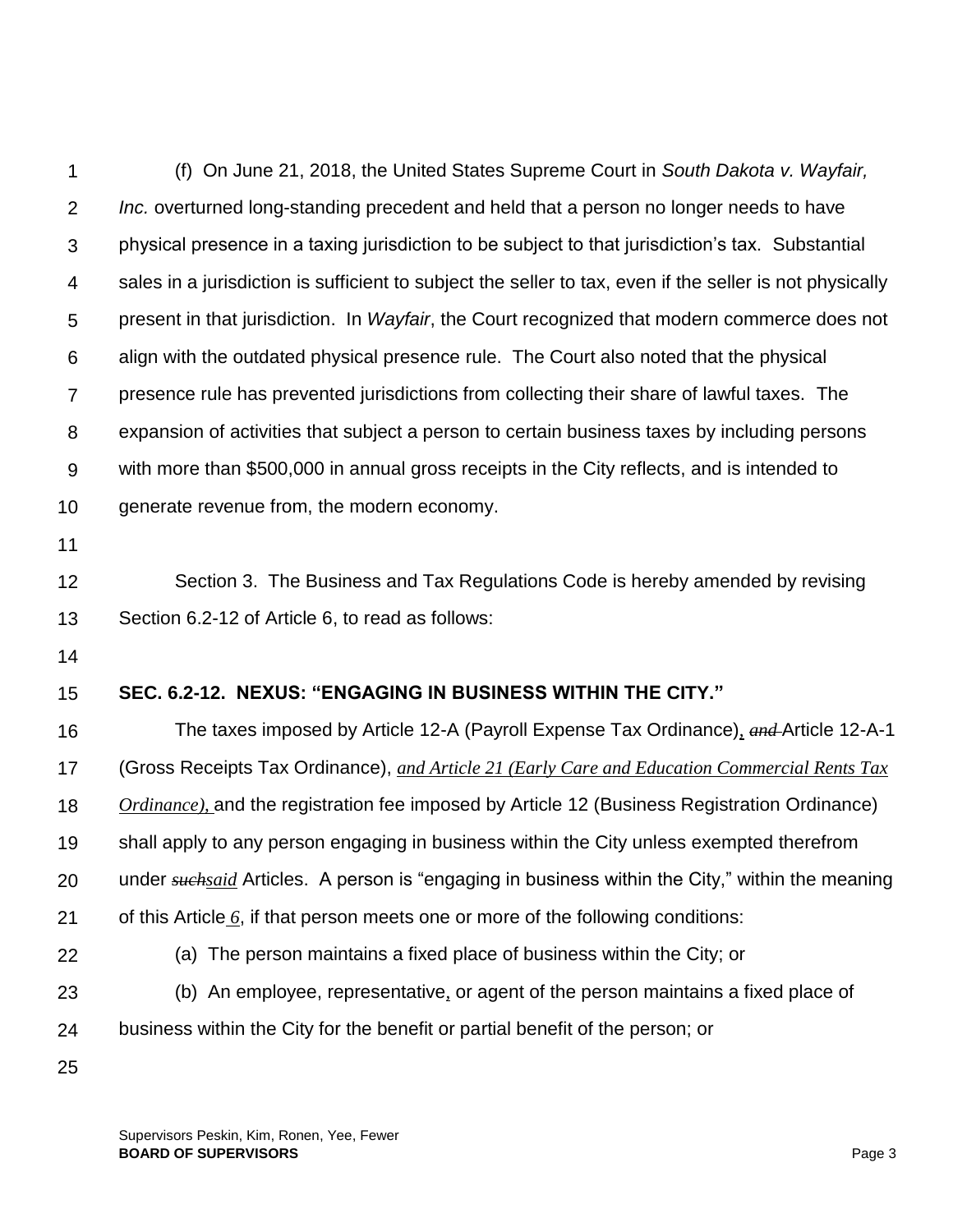1 2 3 (c) The person or one or more of the person's employees, representatives*,* or agents owns, rents, leases, or hires real or personal property within the City for business purposes for the benefit or partial benefit of the person; or

4 5 6 (d) The person or one or more of the person's employees, representatives*,* or agents regularly maintains a stock of tangible personal property within the City, for sale in the ordinary course of the person's business; or

7 8 9 (e) The person or one or more of the person's employees, representatives*,* or agents employs or loans capital on property within the City for the benefit or partial benefit of the person; or

10 11 (f) The person or one or more of the person's employees, representatives*,* or agents solicits business within the City for all or part of any seven days during a tax year; or

12 13 14 (g) The person or one or more of the person's employees, representatives*,* or agents performs work or renders services within the City for all or part of any seven days during a tax year; or

15 16 17 (h) The person or one or more of the person's employees, representatives*,* or agents utilizes the streets within the City in connection with the operation of motor vehicles for business purposes for all or part of any seven days during a tax year; or

18 19 20 (i) The person or one or more of the person's employees, representatives*,* or agents exercises corporate or franchise powers within the City for the benefit or partial benefit of the person; or

21 22 23 (j) The person or one or more of the person's employees, representatives*,* or agents liquidates a business when the liquidators thereof hold themselves out to the public as conducting such business*; or.*

- 24
- 25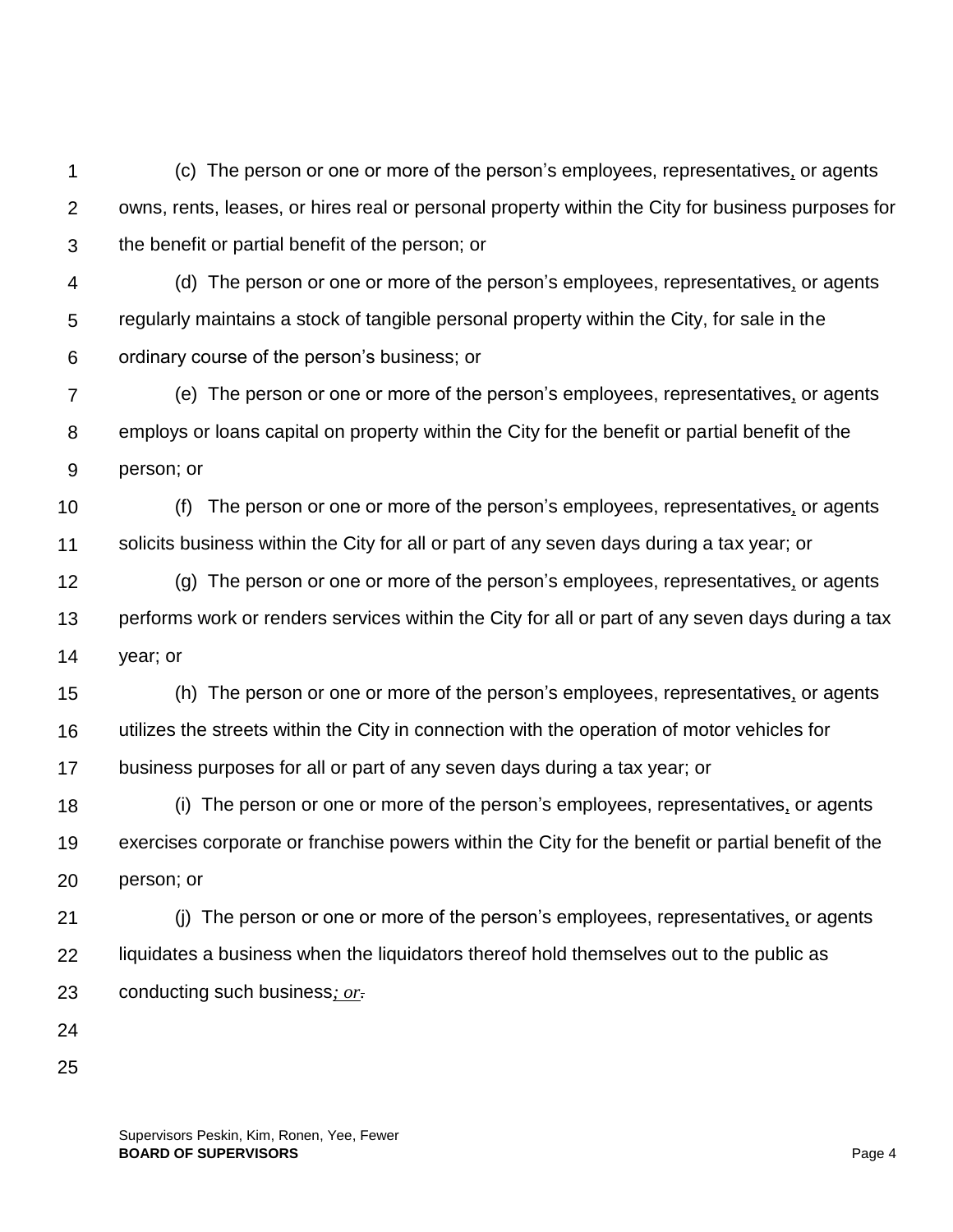| 1              | (k) The person has more than \$500,000 in total gross receipts, as the term "gross receipts" is         |
|----------------|---------------------------------------------------------------------------------------------------------|
| $\overline{2}$ | used in Article 12-A-1 of the Business and Tax Regulations Code, in the City during the tax year, using |
| 3              | the rules for assigning gross receipts under Section 956.1 of Article 12-A-1.                           |
| 4              |                                                                                                         |
| 5              | Section 4. The Business and Tax Regulations Code is hereby amended by adding                            |
| 6              | Section 953.7.5 to Article 12-A-1 and revising Sections 953, 953.9, and 956, to read as                 |
| $\overline{7}$ | follows:                                                                                                |
| 8              |                                                                                                         |
| 9              | SEC. 953. IMPOSITION OF GROSS RECEIPTS TAX.                                                             |
| 10             | (a) Except as otherwise provided under this Article $12-A-1$ , the City imposes and every               |
| 11             | person engaging in business within the City shall pay an annual gross receipts tax measured             |
| 12             | by the person's gross receipts from all taxable business activities attributable to the City.           |
| 13             | A person's liability for the gross receipts tax shall be calculated according to Sections 953.1         |
| 14             | through 953.7.5.                                                                                        |
| 15             | (b) The gross receipts tax is a privilege tax imposed upon persons engaging in                          |
| 16             | business within the City for the privilege of engaging in a business or occupation in the City.         |
| 17             | The gross receipts tax is imposed for general governmental purposes. Proceeds from the tax              |
| 18             | shall be deposited in the City's general fund and may be expended for any purposes of the               |
| 19             | City.                                                                                                   |
| 20             | (c) The voters intend by adopting this measure to authorize application of the gross                    |
| 21             | receipts tax in the broadest manner consistent with the provisions of this Article 12-A-1 and the       |
| 22             | requirements of the California Constitution, the United States Constitution, and any other              |
| 23             | applicable provision of federal and state law.                                                          |
| 24             | (d) The gross receipts tax imposed under this Article $12-A-1$ is in addition to the payroll            |
| 25             | expense tax imposed under Article 12-A. Persons not otherwise exempt from the gross                     |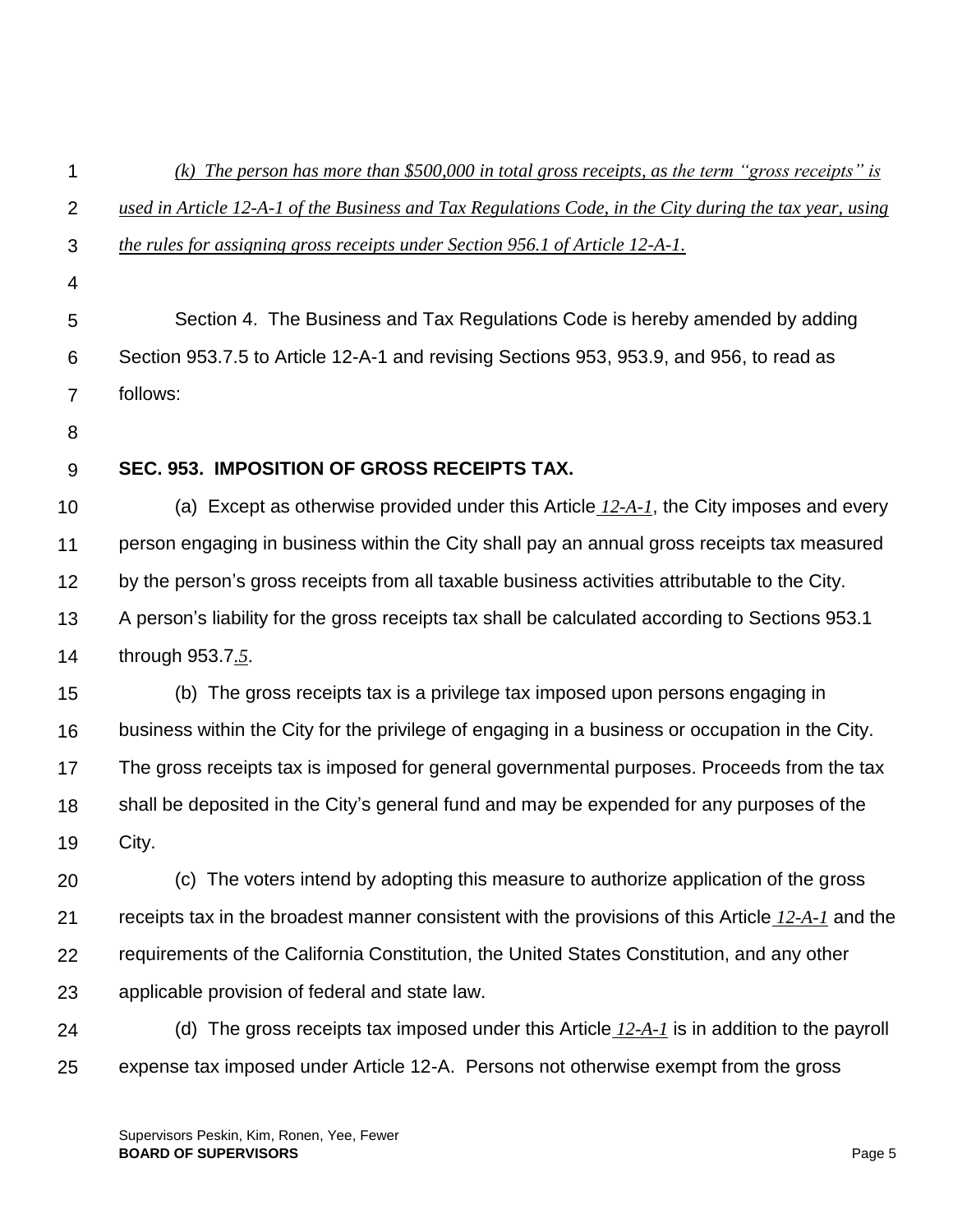1  $\mathcal{P}$ 3 receipts tax or payroll expense tax shall pay both taxes. Persons exempt from either the gross receipts tax or payroll expense tax, but not both, shall pay the tax from which they are not exempt.

4 5 6 (e) Except for subsection (d) of this Section *953*, the tax on Administrative Office Business Activities imposed by Section 953.8 is intended as a complementary tax to the gross receipts tax, and shall be considered a gross receipts tax for purposes of this Article *12-A-1*.

7 8 9 10 (f) For a five*-*year period beginning in 2015, the Treasurer, Controller, and Chief Economist shall jointly prepare an annual report to the Mayor and Board of Supervisors on the implementation of the measure. The report shall include projections of collections of the gross receipts tax, compare these projections to those anticipated in preparation of the measure,

11 and outline impacts of the measure on San Francisco's economy and business community.

12 The report may recommend policy, administrative, or technical changes for the consideration

13 of the Mayor and Board of Supervisors that further the goals established in the measure.

14

## 15 *SEC. 953.7.5. GROSS RECEIPTS TAX APPLICABLE TO TRANSPORTATION NETWORK*

## 16 *COMPANY SERVICES, PRIVATE TRANSIT VEHICLE SERVICES, AND AUTONOMOUS*

## 17 *VEHICLE PASSENGER SERVICES.*

## 18 *(a) Notwithstanding Sections 953.1 through 953.7, inclusive, the base gross receipts tax rate*

- 19 *provided by this Section 953.7.5 shall apply to the business activities of transportation network*
- 20 *company services, private transit vehicle services, and autonomous vehicle passenger services. The*
- 21 *base tax rate provided by this Section 953.7.5 is:*
- 22 *.625% (e.g., \$6.25 per \$1,000) for taxable gross receipts between \$0 and \$1,000,000*
- 23 *.705% (e.g., \$7.05 per \$1,000) for taxable gross receipts between \$1,000,000.01 and*
- 24 *\$2,500,000*
- 25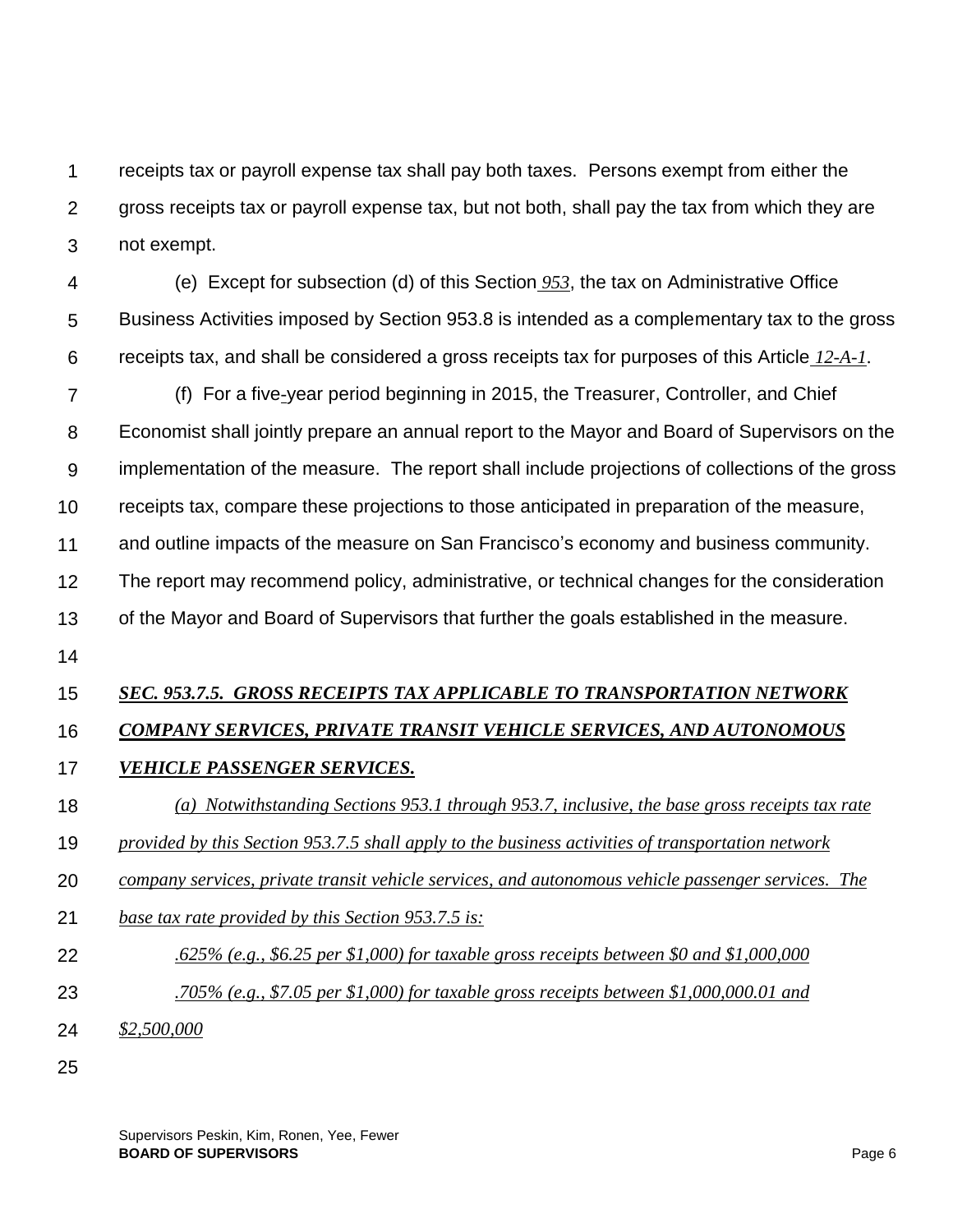| 1              | .87% (e.g., \$8.70 per \$1,000) for taxable gross receipts between \$2,500,000.01 and                      |
|----------------|------------------------------------------------------------------------------------------------------------|
| $\overline{2}$ | \$25,000,000                                                                                               |
| 3              | .975% (e.g., \$9.75 per \$1,000) for taxable gross receipts between \$25,000,000.01 and                    |
| 4              | \$50,000,000                                                                                               |
| 5              | $1\%$ (e.g., \$10.00 per \$1,000) for taxable gross receipts over \$50,000,000                             |
| 6              | (b) Persons or combined groups with more than \$50,000,000 in total gross receipts, before any             |
| 7              | allocation or apportionment, derived from the business activities of transportation network company        |
| 8              | services, private transit vehicle services, and/or autonomous vehicle passenger services shall not be      |
| 9              | subject to the administrative office tax under Section 953.8, even if they are engaging in business within |
| 10             | the City as an administrative office, as defined in Section 953.8(b), and shall be subject to tax under    |
| 11             | Sections 953.1 through 953.7.5, as applicable, instead.                                                    |
| 12             | (c) For purposes of this Section 953.7.5, the following definitions shall apply:                           |
| 13             | "Autonomous vehicle passenger services" means any transportation of passengers offered to                  |
| 14             | the public for compensation using any vehicle, with or without a driver, equipped with and into which      |
| 15             | has been integrated technology that has the capability to drive a vehicle without the active physical      |
| 16             | control or monitoring by a human operator.                                                                 |
| 17             | "Private transit vehicle services" means any transportation provided by a private transit                  |
| 18             | vehicle, as that term is defined in Section 1202 of the Transportation Code.                               |
| 19             | "Transportation network company services" means prearranged transportation services, within                |
| 20             | and outside California, for compensation using any means whatsoever, including but not limited to an       |
| 21             | online-enabled application or platform or any offline method, to connect passengers with drivers using     |
| 22             | a personal vehicle, as those terms are defined and used in Section 5431 of the California Public           |
| 23             | Utilities Code but disregarding references to "California," "this state," and the "commission."            |
| 24             |                                                                                                            |
| 25             |                                                                                                            |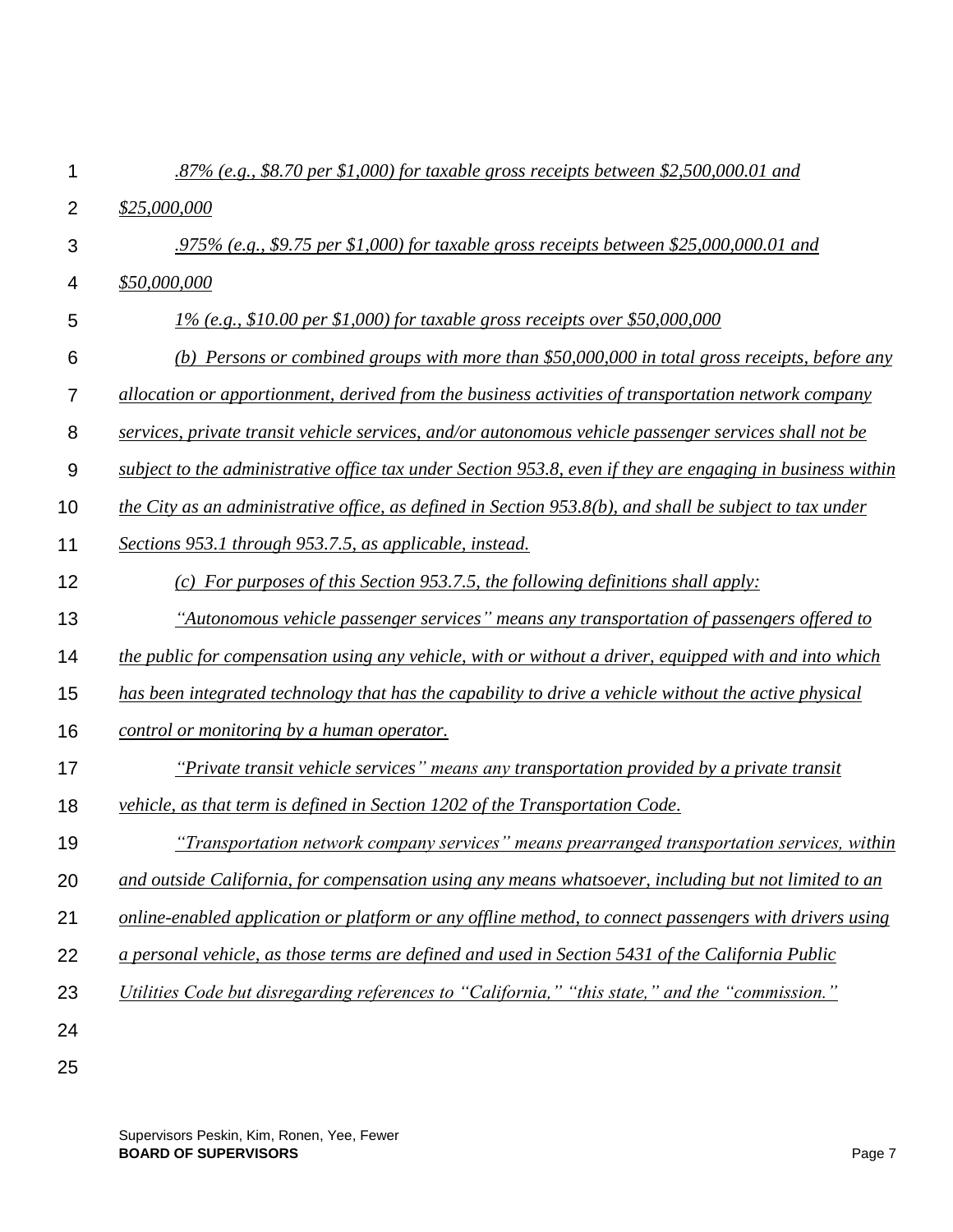| 1              | (d) The amount of gross receipts from transportation network company services activities and              |
|----------------|-----------------------------------------------------------------------------------------------------------|
| $\overline{2}$ | autonomous vehicle passenger services subject to the gross receipts tax shall be one-half of the amount   |
| 3              | <u>determined under Section 956.1 plus one-half of the amount determined under Section 956.2.</u>         |
| 4              | (e) The amount of gross receipts from private transit vehicle services activities subject to the          |
| 5              | gross receipts tax shall be the total amount determined under Section 956.1.                              |
| 6              | (f) As indicated in Section 953(b), the proceeds from the tax collected under this Section                |
| 7              | 953.7.5 can be spent for unrestricted general revenue purposes.                                           |
| 8              |                                                                                                           |
| 9              | SEC. 953.9. PERSONS OR COMBINED GROUPS ENGAGED IN MULTIPLE BUSINESS                                       |
| 10             | <b>ACTIVITIES.</b>                                                                                        |
| 11             | If a person, or a combined group as described in Section 956.3, engages in business                       |
| 12             | activities described in more than one of Sections 953.1 through 953.7.5, inclusive, of this               |
| 13             | Article 12-A-1, the rate or rates of gross receipts tax to be applied to that person or group, and        |
| 14             | the method for determining gross receipts in the City, shall be determined as follows:                    |
| 15             | (a) Tax Years Beginning On or After January 1, 2019. If a person or combined group's total                |
| 16             | gross receipts, before any allocation or apportionment, derived from business activities described in     |
| 17             | any of Sections 953.1 through 953.7.5, inclusive, are less than the separate activity threshold, then the |
| 18             | gross receipts of any such activities may, at the option of the person or combined group, be combined     |
| 19             | for all purposes related to computing the gross receipts tax with the gross receipts of that person or    |
| 20             | combined group derived from business activities described in whichever of Sections 953.1 through          |
| 21             | 953.7.5, inclusive, generated the highest amount of gross receipts for the person or combined group.      |
| 22             | This subsection (a) is not applicable if the person or combined group did not derive total gross receipts |
| 23             | from business activities described in any of Sections 953.1 through 953.7.5, inclusive, that were equal   |
| 24             | to or higher than the separate activity threshold. For tax year 2019, the separate activity threshold     |
| 25             | shall be \$10,000. The Tax Collector may increase the separate activity threshold for a particular tax    |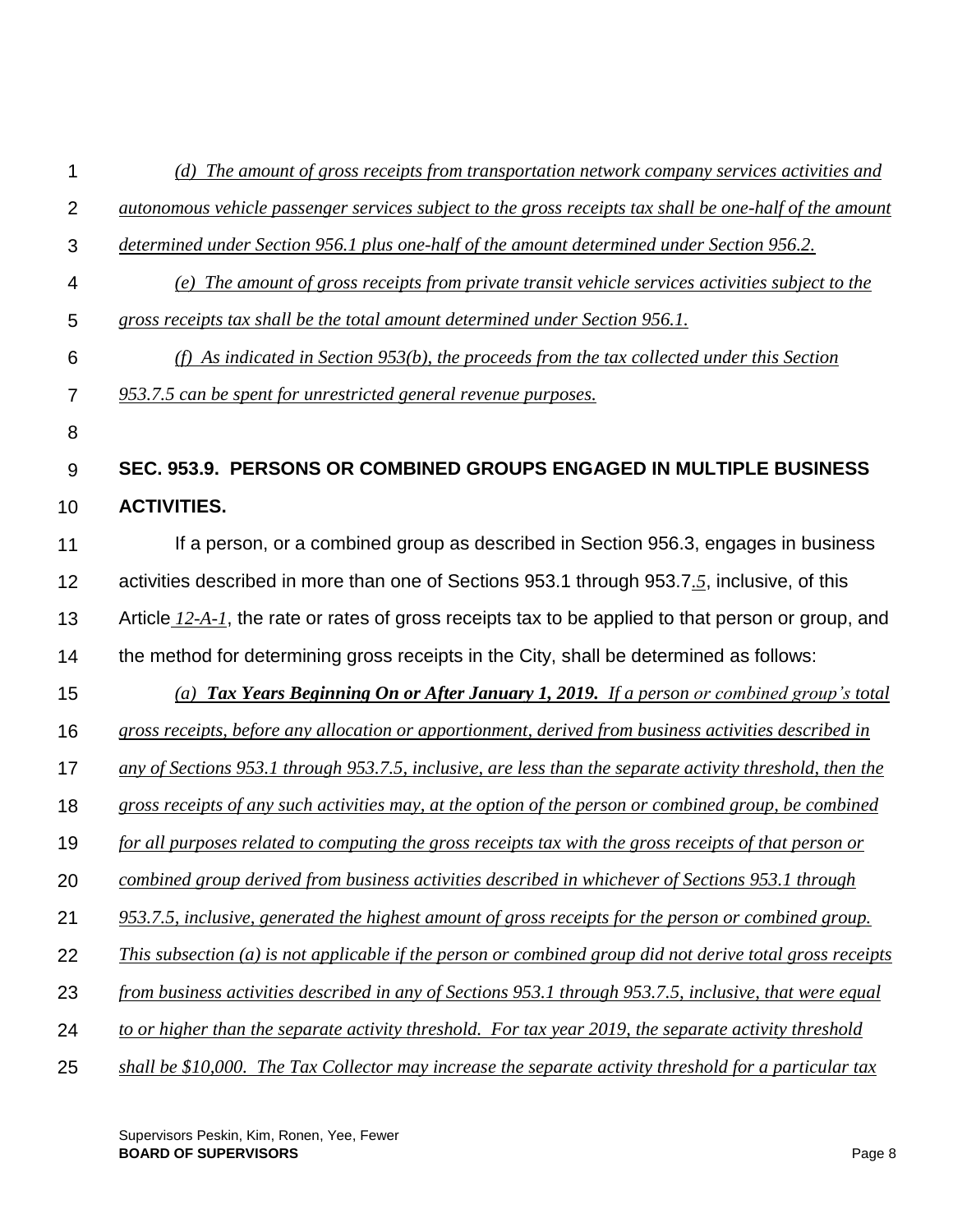1 2 3 4 5 6 7 8 9 10 11 12 13 14 15 16 17 18 19 20 21 22 23 24 25 *year by specifying a new separate activity threshold prior to the beginning of the tax year if the Tax Collector determines that doing so would improve filing simplicity without significantly reducing tax revenues. If the Tax Collector does not set a new separate activity threshold prior to the beginning of any tax year, the separate activity threshold for that tax year shall be \$10,000, even if the separate activity threshold was higher during the prior tax year. This subsection (a) applies to tax years beginning on or after January 1, 2019.* (*ab*) *Tax Years Beginning Before January 1, 2019.* If more than 80*% percent*of *a person or combined group'sits* gross receipts, determined in accordance with Section 956, are derived from business activities described in only one of Sections 953.1 through 953.7, inclusive, then the rules of that applicable Section apply to all of its gross receipts derived from all business activities. *This subsection (b) applies to tax years beginning before January 1, 2019.* (*bc*) If*, after any application of subsection (a) or (b) of this Section 953.9, a person or combined group's its* business activities in the City are *still* described in more than one of Sections 953.1 through 953.7*.5*, inclusive, *and subsection (a) of this Section 953.9 does not apply,*  then such person or combined group shall separately compute the gross receipts tax for each set of business activities*, after any application of subsection (a) or (b) of this Section 953.9,* as provided in the Section applicable to that particular set of business activities, modified as follows: *(1) if the set of business activities described in any of Sections 953.1 through 953.75, inclusive, generates less than 20 percent of the total gross receipts of the person or group, then the receipts and payroll of any such set of activities may be combined for all purposes related to computing the gross receipts tax with whichever set of that person's or group's activities are taxed at the highest rate;* (*21*) the small business exemption provided in Section 954.1 shall apply only if the sum of receipts within the City from all sets of business activities does not exceed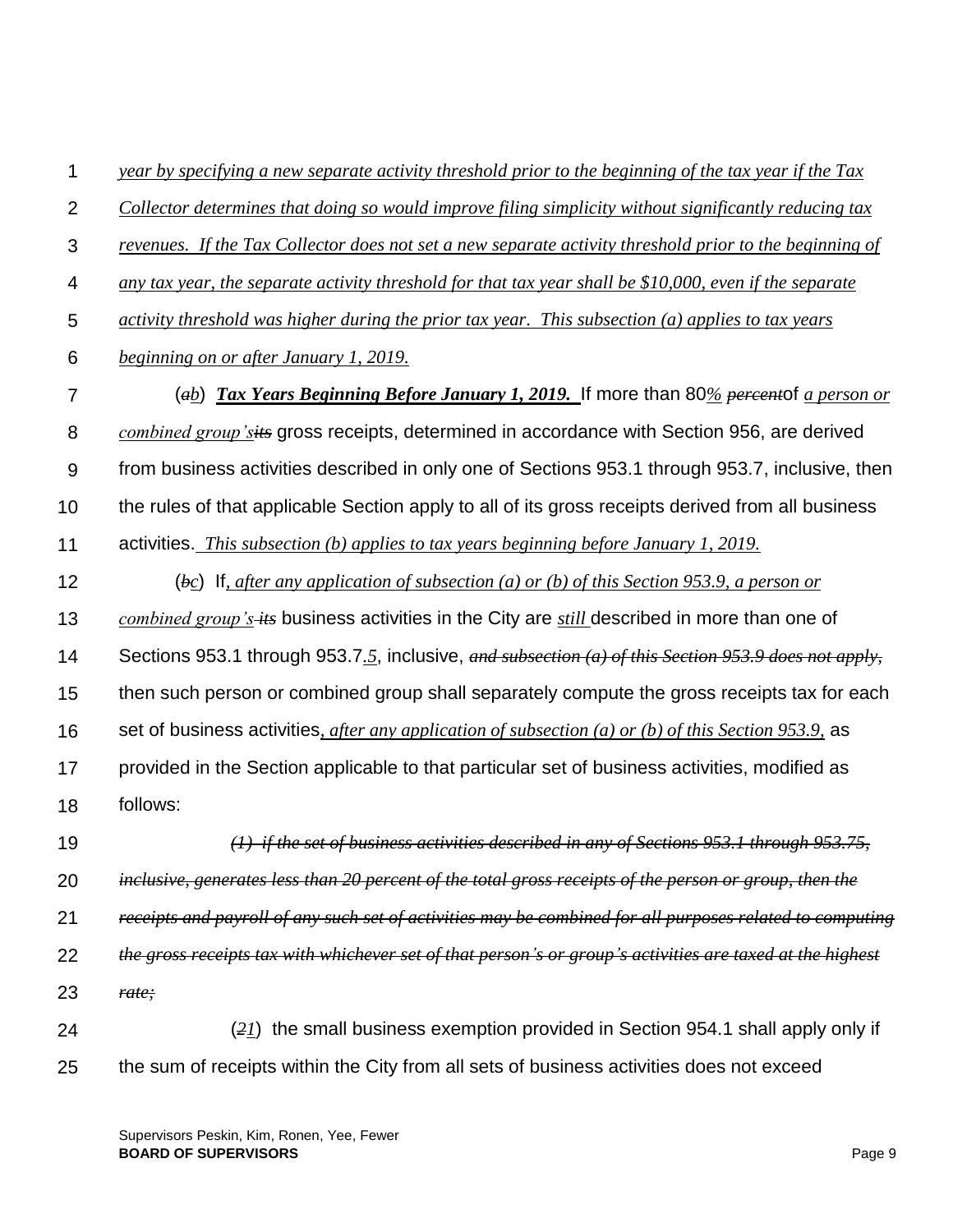1 \$1,000,000 in total*, adjusted annually in accordance with the increase in the Consumer Price Index:* 

 $\mathcal{P}$ *All Urban Consumers for the San Francisco/Oakland/San Jose Area for All Items as reported by the* 

- 3 *United States Bureau of Labor Statistics, or any successor to that index, as of December 31 of the*
- 4 *preceding year, beginning with December 31, 2014*;
- 5 6 (*32*) the progressive rates described in Sections 953.1 through 953.7*.5* apply on an aggregate basis for businesses with multiple sets of activities;
- 7 8 9 10 (*43*) the applicable rate for each set of business activities shall be determined in numbered order of the Sections describing each set of business activities; i.e., the gross receipts and tax for business activities described in Section 953.1 should be determined first, Section 953.2 second, and so on;
- 11 12 (*54*) the rate(s) applicable to any set of activities after the first shall be determined by adding together the gross receipts determined for all previous sets of activities
- 13 and applying the rate scale commencing with the total gross receipts so determined; and
- 14 15 (*65*) the gross receipts tax liability for the person or combined group shall be the sum of the liabilities for each set of business activities.
- 16

## 17 **SEC. 956. ALLOCATION AND APPORTIONMENT FOR ALL PERSONS DERIVING**

### 18 **GROSS RECEIPTS FROM BUSINESS ACTIVITIES BOTH WITHIN AND OUTSIDE THE**

19 **CITY.**

20 21 22 23 All persons deriving gross receipts from business activities both within and outside the City shall allocate and/or apportion their gross receipts to the City, using the rules set forth in Section*s* 956.1 and 956.2, in the manner directed in Sections 953.1 through 953.7*.5*, inclusive*, and in Section 953.9 of this Article*.

- 24
- 25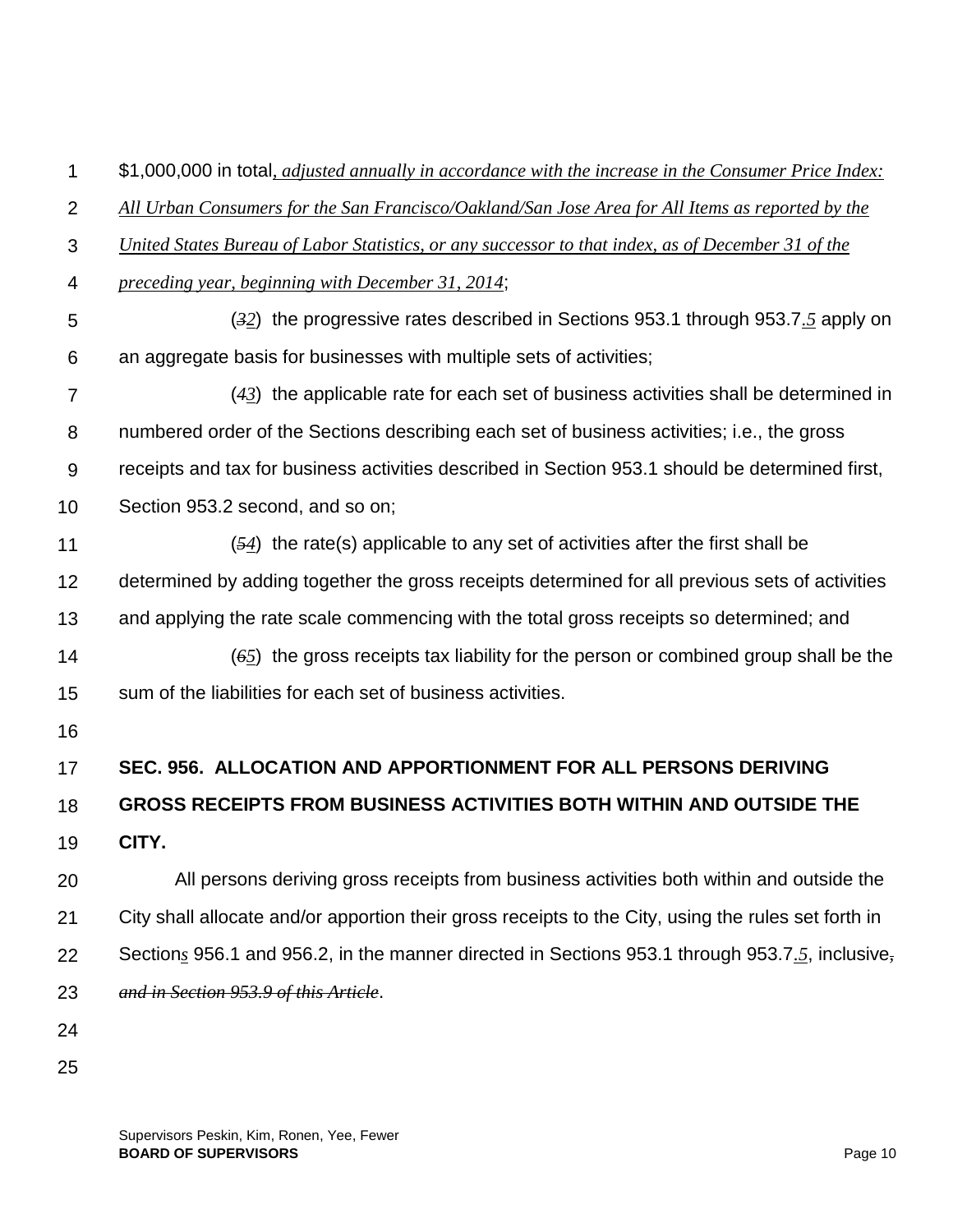1  $\mathcal{P}$ 3 4 5 6 Section 5. In the event that an ordinance is enacted prior to November 6, 2018, amending Section 6.2-12 of Article 6 of the Business and Tax Regulations Code to expand its application to taxes imposed by Article 21 (Early Care and Education Commercial Rents Tax Ordinance) of the Business and Tax Regulations Code, such amendments to Section 6.2-12 of Article 6 shall be null and void in their entirety, and the amendments made to Section 6.2- 12 of Article 6 by this ordinance shall take effect in their entirety.

7

8 9 10 11 12 13 Section 6. Appropriations Limit Increase. Pursuant to California Constitution Article XIII B and applicable laws, for four years from November 6, 2018, the appropriations limit for the City shall be increased each year by the increase in the sum of the amounts collected by the levy of the taxes imposed under Articles 10, 10B, 12, 12-A, and 12-A-1 of the Business and Tax Regulations Code in the current fiscal year compared with the prior fiscal year.

14

15 16 17 18 19 20 21 22 23 Section 7. Severability. If any section, subsection, sentence, clause, phrase, or word of this ordinance, or any application thereof to any person or circumstance, is held to be invalid or unconstitutional by a decision of a court of competent jurisdiction, such decision shall not affect the validity of the remaining portions or applications of the ordinance. The People of the City and County of San Francisco hereby declare that they would have passed this ordinance and each and every section, subsection, sentence, clause, phrase, and word not declared invalid or unconstitutional without regard to whether any other portion of this ordinance or application thereof would be subsequently declared invalid or unconstitutional.

- 
- 24
- 25